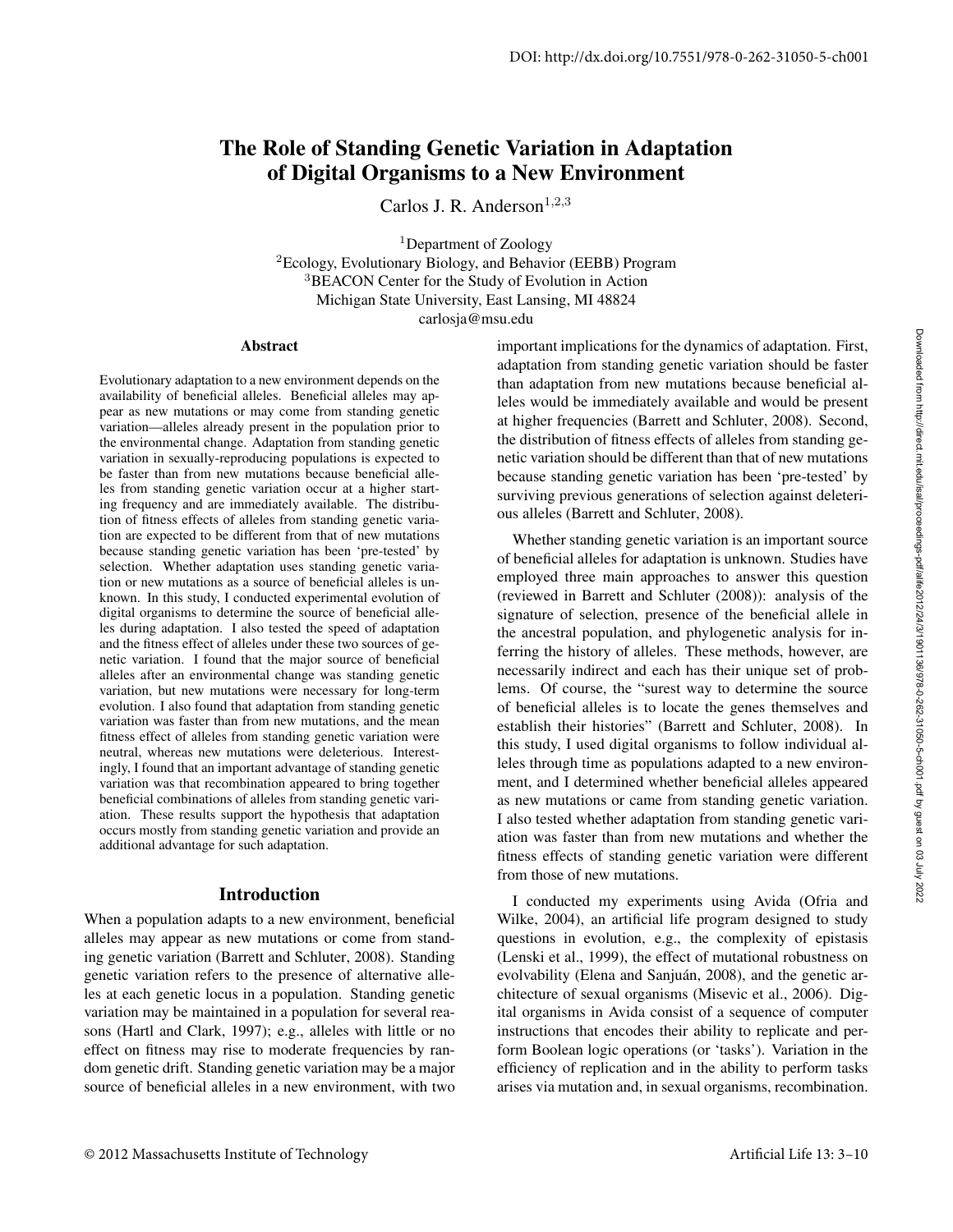Organisms that are able to perform tasks are rewarded by allowing them to run more of their code per unit of time, effectively increasing their replication rate. Inheritance, variation, and differential reproduction in digital organisms allow them to evolve via natural selection and genetic drift. Thus, evolution in Avida is not simulated. The advantage of working with Avida is that one can run thousands of generations of experimental evolution in hours, perform replicate experiments with identical starting conditions, manipulate and analyze genomes easily, and record measurements like fitness with high accuracy.

## Standing Genetic Variation in Digital Organisms

To generate a well-adapted, sexual population with standing genetic variation prior to the environmental change, I initialized an empty 'world' with an organism that could replicate but could not perform any tasks. I set the world size to 10,000 cells and the environment to reward for the default nine tasks (Lenski et al., 1999). I set the copy mutation rate to 0.1 mutations per genome per generation and, to ensure homologous recombination, I fixed the length of all genomes to 200 instructions and turned off insertion and deletion mutations. I let 50 such replicate populations evolve for 500,000 updates—a measurement of time in Avida which was about 42,000 generations. I then picked a random population in which the consensus sequence could perform all nine tasks (35 out of the 50 could perform all nine tasks), and I took a random sample of 1,000 individuals from this population to serve as the ancestral population before the environmental change.

To measure the amount of standing genetic variation in the ancestral population, I measured the heterozygosity of each locus of the population. The heterozygosity of a locus is  $H = 1 - \sum_{i=1}^{k} p_i^2$ , where k is the number of alleles segregating at that locus and  $p_i$  is the frequency of the *i*th allele (Gillespie, 2004, p. 15). Here I adopted the convention that a locus is polymorphic (i.e., has standing genetic variation) if its most common allele has a frequency < 0.95 (Hartl and Clark, 1997, p. 53). A locus that had standing genetic variation would have a minimum heterozygosity of  $1 - (0.95^2 + 0.05^2) = 0.095$ . Because there are 26 possible

alleles (i.e., instructions) per locus in digital organisms, the maximum possible heterozygosity is approximately 0.9615.

I found substantial standing genetic variation in the ancestral population (Figure 1). Of 200 loci, 125 (62.5%) were polymorphic. The heterozygosity of each locus ranged from 0.0 to 0.8859, with a mean heterozygosity of 0.3781 (0.3334–0.4246, 95% bootstrap CI). For comparison, Stephens et al. (2001) found in humans that the heterozygosity of 313 genes ranged from 0.012 to 0.929, with a mean of 0.534. In natural populations of *E. coli*, Selander and Levin (1980) found that the heterozygosity of 20 enzyme-encoding genes ranged from 0.055 to 0.887, with a mean of 0.4718. My results demonstrate that the ancestral population exhibited levels of standing genetic variation consistent with that observed in biological populations. Furthermore, they support the claim that standing genetic variation is a ubiquitous property of evolving genetic systems (Gibson and Dworkin, 2004; Barrett and Schluter, 2008).

## Source of Beneficial Alleles

Having established that the ancestral population harbored abundant standing genetic variation, I determined whether adaptation to a new environment relied on this genetic variation or on new mutations as a source of beneficial alleles. In this study, I examined beneficial alleles with fitness effects greater than 1%. With the ancestral population, I started 20 new replicate populations in a world of 1,000 cells and an environment that rewarded for 68 different tasks (the original nine tasks were not rewarded for). As a control, I also started another set of 20 replicate populations where every individual had an identical genotype (i.e., isogenic), set to the consensus sequence of the ancestral population. Although the consensus genotype did not actually exist in the ancestral population, its fitness was 1.0070 relative to the highest fit individual in the ancestral population (excluding those who could immediately perform tasks), and 1.0337 relative to the mean fitness of the ancestral population. Thus, the control population was not at a disadvantage compared to the ancestral population. All other configuration settings were identical to those used for the evolution of the ancestral population. Note that the populations that started with standing genetic variation were also allowed to get new mutations (the mutation rate was set to 0.1 mutations per genome



Figure 1: The heterozygosity of each locus of the population before the environmental change. Heterozygosities above 0.095 indicate the presence of standing genetic variation.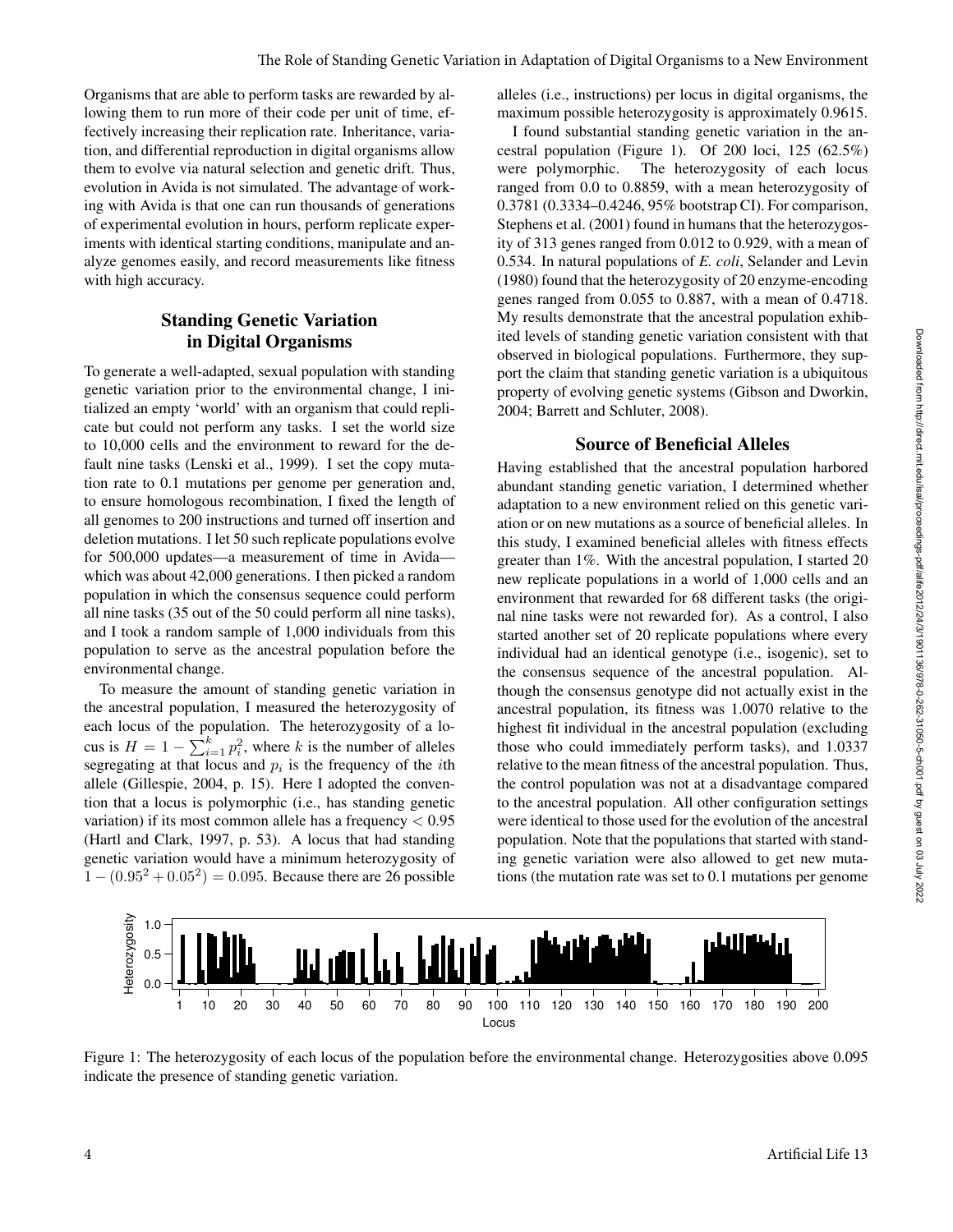per generation). I let these replicate populations evolve for 10,000 updates (∼ 850 generations), saving each population every 100 updates.

At the end of the runs, I found that the populations that started with standing genetic variation increased in mean fitness to 8.31 (7.74–8.87, 95% bootstrap CI) relative to the ancestral population in the new environment (i.e., the evolved populations were 8.31 times more fit in the new environment than the ancestral population). These populations were able to perform an average of 7.9 tasks, with a range of 5 to 10. The mean number of fixed, derived alleles—defined as having a frequency  $> 0.95$  in the evolved population but  $< 0.95$ in the ancestral population—was 56.25, ranging from 38 to 70. Figure 2 shows the history of two allele fixation events, one from standing genetic variation and the other from a new mutation, that occurred in the first replicate population. Of the 56.25 fixed, derived alleles, 47.8 (85%) existed as standing genetic variation in the ancestral population. In the control populations, mean fitness increased to 7.18 (6.62–7.76, 95% bootstrap CI) relative to the ancestral population. The control populations were able to perform an average of 6.7 tasks, with a range of 5 to 9. The mean number of fixed, derived alleles in the control populations was 5.15, ranging from 2 to 9. It was surprising that the populations that started with standing genetic variation fixed 10 times more alleles than the control populations, despite both sets of populations having similar final fitnesses and number of tasks performed.

The finding that 85% of fixed, derived alleles in the populations that started with the ancestral population existed as standing genetic variation may indicate that most beneficial alleles came from standing genetic variation. It is not clear, however, whether they were fixed by neutral genetic drift, natural selection, or genetic linkage and hitchhiking with beneficial alleles. For example, genetic hitchhiking in Avida can occur when alleles nearby a highly beneficial allele rise in frequency along with the beneficial allele. Hitchhiking occurs because the beneficial allele and nearby (i.e., genetically linked) alleles spread faster than recombination can break them apart. It is also not clear at what frequency the derived alleles first became beneficial. Therefore, I developed a method to systematically measure the fitness of individual alleles through time and determine the frequency at which they became beneficial.

First, for each fixed, derived allele at the end of each run, I calculated both the allele's frequency and fitness effect every 100 updates, starting at the first update. To calculate the fitness effect of an allele at the current update, I first selected from the population the individual with the highest fitness who had the allele. I then created a clone of the individual and substituted the allele with an alternative allele drawn randomly from the standing genetic variation at that locus. I then calculated the fitness of the individual with the allele relative to the fitness of the individual without it. If this relative fitness was greater than 1.01, then the fitness effect of the allele  $(> 1\%)$  was beneficial at the current update. While testing this method, I found some cases where the fitness effect of the allele was considered beneficial only because the individual with the alternative allele had unusually low fitness. To reduce the frequency of such cases, I also required that the allele be beneficial for the individual with the second highest fitness. I stopped analyzing further updates as soon as I found the allele to be beneficial or if it became fixed.

In populations that started with standing genetic variation, I found that out of the mean 56.25 alleles that fixed, a mean of 31.9 became beneficial at some point in their history. I found that only 13.4% of these beneficial alleles became beneficial at a frequency  $< 0.05$  (Figure 3, lower horizontal red line); the remaining 86.6% became beneficial at a frequency > 0.05. Supposing standing genetic variation comprises alleles with frequencies  $> 0.05$ , these results indicate that the majority of beneficial alleles came from standing genetic variation. In the control populations, I found that out of the mean 5.15 alleles that fixed, a mean of 5.1 became beneficial at some point in their history. I found that 77.3% of these beneficial alleles became beneficial at a frequency  $< 0.05$  (Figure 3, upper horizontal red line); the remaining 22.7% became beneficial at a frequency  $> 0.05$ . Therefore, in contrast to populations that started with standing genetic



Figure 2: The frequencies of alleles through time for two loci in which an allele became beneficial and subsequently fixed. In the top plot, the beneficial allele came from standing genetic variation, and in the bottom plot, the beneficial allele appeared as a new mutation. Different alleles are represented by different colors. The y-axis in each plot ranges from 0.0 to 1.0.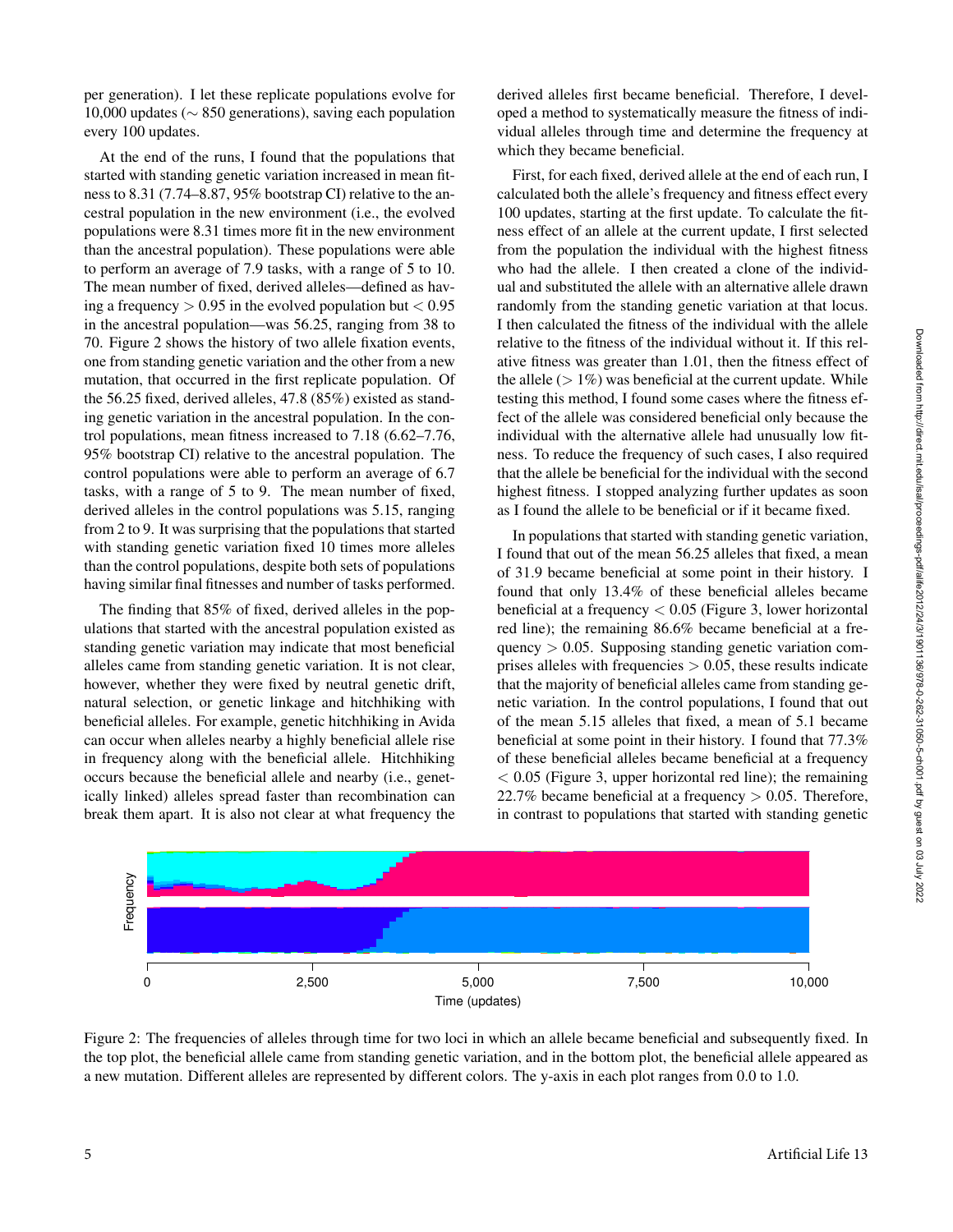

Figure 3: The cumulative frequency of fixed alleles that became beneficial at a specific frequency (0.05 bin size) for populations that started with standing genetic variation (solid lines) and for control, isogenic populations (dashed lines). The gray lines indicate the 95% bootstrap confidence interval around the mean of 20 replicate populations. The red vertical line indicates the frequency below which alleles were considered to appear as new mutations. The red horizontal lines indicate the proportions of alleles that came from new mutations for either type of population.

variation, the control, isogenic populations adapted mostly from new mutations, although almost a quarter of beneficial alleles came from standing genetic variation that arose as populations accumulated genetic polymorphism over time. Interestingly, the mean absolute (not percentage) number of new mutations per replicate for each treatment was about the same: 4.15 (3.40–4.85, 95% bootstrap CI) for populations started with standing genetic variation and 3.75 (3.3– 4.2) for isogenic populations. This indicates that standing genetic variation did not inhibit new mutations from being selected.

One potential concern with the above method is that I identified beneficial alleles based on only two genotypes that had the allele, relative to two genotypes with alternative alleles. Yet the presumed beneficial alleles as well as the alternative alleles may not have the same fitness effect on other genetic backgrounds. Thus, I implemented a second method to identify beneficial alleles that considered more genotypes when measuring fitness effects. The key difference between this method and the previous is that in this method I selected all individuals who had the allele. Then, for each of these individuals I substituted the allele with an alternative allele drawn randomly from the standing genetic variation at that locus. Finally, I calculated the mean fitness of all individuals with the allele relative to the mean fitness of all individuals with the allele replaced. If this relative fitness was greater than 1.01, then I considered the allele as beneficial. Using this method, I found that in populations that started with standing genetic variation, 11.5% of alleles became beneficial at a frequency  $< 0.05$ ; the remaining 88.5% became beneficial at a frequency  $> 0.05$ . In the isogenic populations, I found that 79.4% of alleles became beneficial at a frequency  $< 0.05$ ; the remaining 20.6% became beneficial at a frequency  $> 0.05$ . These results are very similar to those I found with the previous method, showing that the previous method was robust to the number of genotypes considered when identifying beneficial alleles.

#### Speed of Adaptation

Adaptation from standing genetic variation should be faster than adaptation from new mutations because beneficial alleles would be immediately available and would be present at higher frequencies (Barrett and Schluter, 2008). To test this prediction, I compared the speed of adaptation between populations that started with standing genetic variation and those that started with isogenic individuals. I re-evolved both types of populations at the additional mutation rates  $(U)$  of 0.01 and 0.0 (no new mutations) per genome per generation (the original populations were run at a mutation rate of 0.1). I added these new treatments because, given that the only source of mutations for the isogenic populations were new mutations, the mutation rate would be an important variable on the rate of adaptation. Population size would also be an important variable on the rate of adaptation, but I did not investigate its effects in this study.

I found that at the 0.1 mutation rate, the rate of adaptation for populations that started with standing genetic variation was significantly greater for most of the first four thousand updates than isogenic populations, then became less significantly so for the rest of the run (Figure 4A). At the 0.01 mutation rate, however, the rate of adaptation was significantly greater for the entire run (Figure 4B). Interestingly, at the 0.0 mutation rate, populations with standing genetic variation continued to adapt for several thousand updates, but, as expected, isogenic populations could not evolve (Figure 4C). These results clearly demonstrate that adaptation from standing genetic variation was faster than from new mutations. Yet new mutations were necessary for long-term evolution, as shown by the fact that adaptation from standing genetic variation without new mutations stopped after several thousand updates.

## Fitness Effect of Random Alleles From Different Sources of Variation

The distribution of fitness effects of alleles from standing genetic variation should be different than that of new mutations because standing genetic variation has been 'pre-tested' by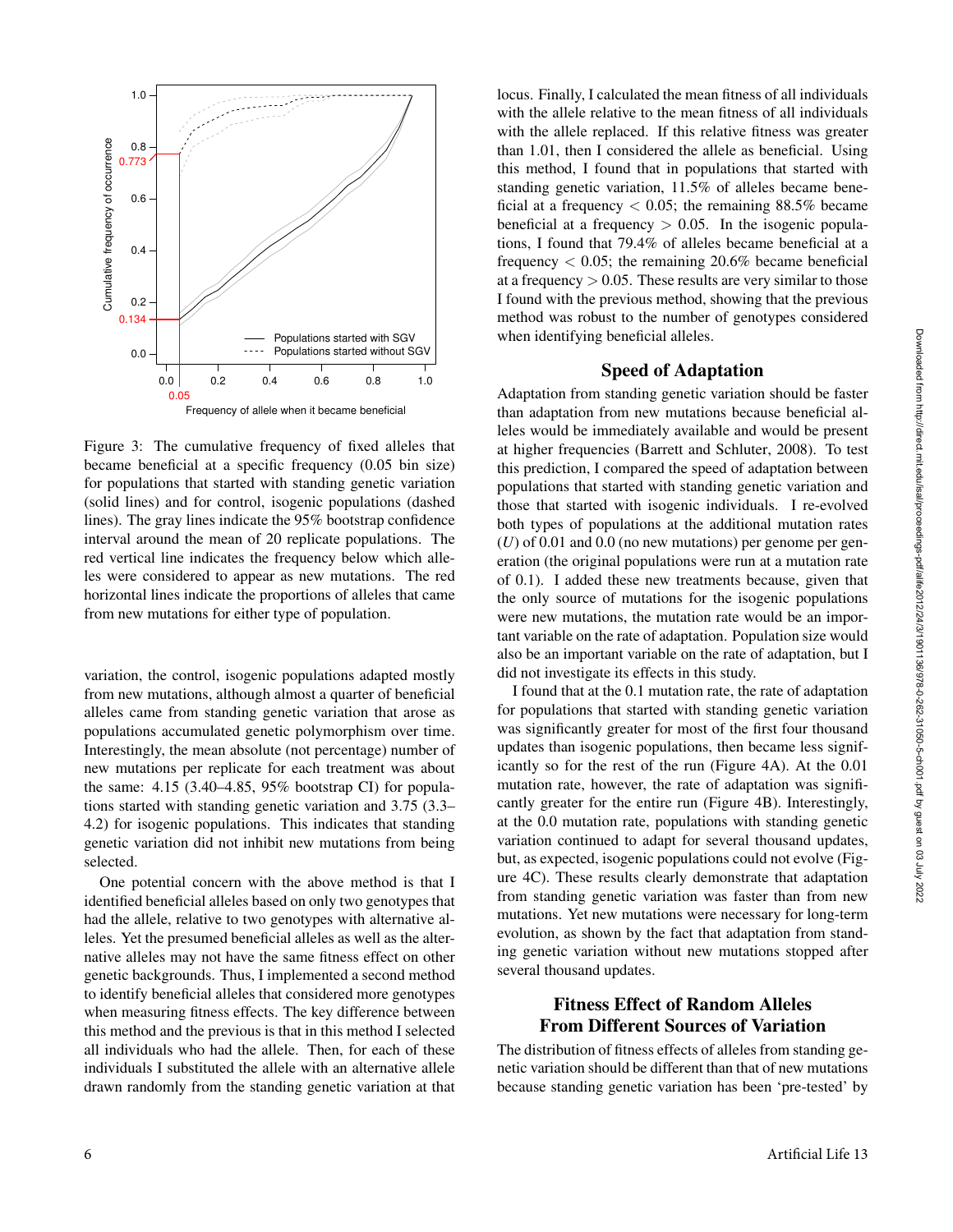

Figure 4: The mean fitnesses (relative to the ancestor) of populations evolved after an environmental change at (A)  $0.1$ , (B)  $0.01$ , and (C)  $0.0$  mutations per genome per generation (*U*). Populations evolved starting either with the ancestral population (solid line), which contained standing genetic variation (SGV) or with an isogenic population based on the consensus sequence of the ancestral population (dashed line). Gray lines represent the 95% bootstrap confidence intervals around the mean.

selection (Barrett and Schluter, 2008). To test this prediction, I generated the fitness effect distribution of alleles coming from either standing genetic variation or new mutations, measured in the new environment. First, I sampled 1,000 random (but viable) individuals from the ancestral population and mutated a single, random locus of each individual to an allele drawn randomly from the standing genetic variation (if there was any variation at that locus). I also sampled another set of 1,000 individuals from the ancestral population and mutated a single locus of each individual to an allele drawn randomly from all 25 possible alternative alleles. To prevent the possibility that these random mutations were more deleterious only because they disrupted fixed alleles, I ensured that the loci were drawn from the same pool of loci that had standing genetic variation. Finally, I measured the

|                      | Source of mutation |        |
|----------------------|--------------------|--------|
| Fitness effect       | SGV                | Random |
| Lethal               | $\mathbf{\Omega}$  | 58     |
| Strongly deleterious | 3                  | 5      |
| Mildly deleterious   | 186                | 345    |
| Nearly neutral       | 729                | 520    |
| Mildly beneficial    | 81                 | 67     |
| Strongly beneficial  |                    | 5      |

Table 1: The number of single mutants (out of 1,000), categorized by the mutation's source and fitness effect  $(w)$ : lethal (w = 0), strongly deleterious ( $0 < w \le 0.99$ ), mildly deleterious (0.99  $\lt w \leq 0.999$ ), neutral or nearly neutral  $(0.999 < w \le 1.001)$ , mildly beneficial  $(1.001 < w \le 1.01)$ , and strongly beneficial ( $w > 1.01$ ).

fitness of these mutants relative to the original, unmutated individual.

I found that the mean fitness of mutants with mutations from standing genetic variation was 0.9994 (0.9969–1.0023, 95% bootstrap CI). The mean fitness of mutants with random mutations was 0.9496 (0.9326–0.9665, 95% bootstrap CI). Clearly, mutations from standing genetic variation did not have, on average, as strong deleterious effects as random mutations. To examine more closely the fitness effects of mutations from the two sources, I categorized each mutation based on the mutant's relative fitness (Table 1). Alleles from standing genetic variation were mostly neutral, whereas new mutations were more likely to be lethal or deleterious. Interestingly, new mutations were also more likely to be strongly beneficial than alleles from standing genetic variation, yet in the analysis where I determined the source of beneficial alleles, I found that most beneficial alleles came from standing genetic variation. This discrepancy may indicate that although alleles from standing genetic variation were not beneficial alone, combinations of these alleles brought together by recombination provided the benefits. The finding that alleles from standing genetic variation were less deleterious on average than random mutations support the hypothesis that standing genetic variation has been pre-tested by selection.

The above analysis was based on randomly generated mutants of the ancestral genotypes (i.e., at the beginning of the experiments), but it would also be interesting to know the fitness effect of beneficial alleles that actually fixed. This information was already calculated as part of determining the moment at which alleles became beneficial because it was used to determine whether alleles had achieved a fit $ness > 1.01$  (using the first method). For populations that had evolved under standing genetic variation, the mean fitness of a genotype with a beneficial allele at the moment at which it became beneficial (relative to a genotype without the beneficial allele) was 1.54 (1.48–1.60, 95% bootstrap CI). For isogenic populations, this mean fitness was 1.47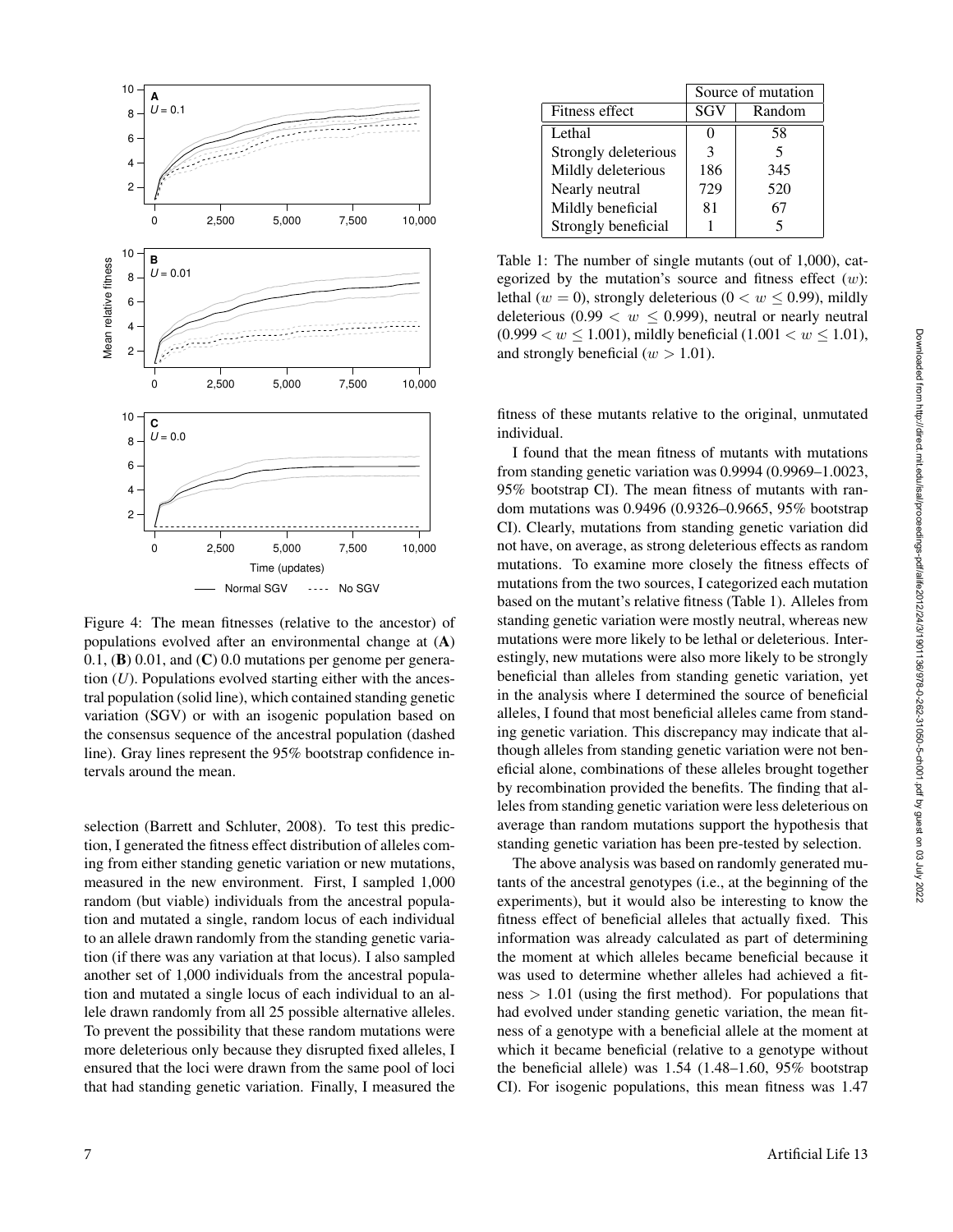(1.37–1.59, 95% bootstrap CI). Although the mean fitness effect of beneficial alleles for the standing genetic variation treatment was slightly higher than the isogenic treatment, they were not significantly different. The maximum relative fitness for a genotype with a beneficial allele for the standing genetic variation treatment (7.05) was higher than that for the isogenic treatment (4.50).

#### **Discussion**

I have shown that in populations of digital organisms adapting to a new environment, the major source of beneficial alleles was standing genetic variation, not new mutations. My findings are supported by selection experiments and observational studies of biological populations. Selection experiments have shown that adaptation can occur by changes in allele frequencies of standing genetic variation in the initial populations (e.g., Feder et al., 1997; Scarcelli and Kover, 2009; Teotónio et al., 2009). Observational studies of natural populations have found that alleles correlated with adaptive traits were also present in the ancestral population (e.g., Colosimo et al., 2005; Myles et al., 2005). In biological organisms, however, it is very difficult to measure the fitness effects of individual alleles, which is necessary to determine whether an allele fixed due to selection. Another problem, specific to studies of natural populations, is that the ancestral population is unavailable—the closest one can get is the extant population from which a subpopulation founded a new environment—and therefore it is often unknown whether a beneficial allele existed as standing genetic variation. The use of digital organisms allowed me to track individual alleles through time and determine the frequency at which they became beneficial.

When alleles from standing genetic variation became beneficial, their starting frequency ranged from the minimum of 5% to the maximum of 95% (Figure 3). In experimental studies of biological organisms, high starting frequencies ( $> 50\%$ ) are not uncommon (e.g., Feder et al., 1997; Scarcelli and Kover, 2009). In natural populations, however, starting frequencies have tended to be much smaller, such as in the study by Colosimo et al. (2005), where the starting frequency of an adaptive allele was between 0.2% and 3.8% in the ancestral population. One possible reason for this discrepancy is that natural populations may be under stronger selective pressures than experimental populations (Ellegren and Sheldon, 2008), so the fitness effects of alleles in natural populations tend to be more deleterious and therefore maintained at low frequencies. Of course, allele frequency data for adaptive alleles in natural populations is scarce, so more research in natural populations should determine the frequencies at which alleles from standing genetic variation become beneficial.

Adaptation should be faster if most beneficial alleles came from standing genetic variation than if they came from new mutations (Barrett and Schluter, 2008). I found this to be

the case in digital organisms if the mutation rate was low enough (Figure 4). In fact, when no new mutations were allowed, adaptation by standing genetic variation continued for several hundred generations, whereas no adaptation occurred in isogenic populations. Still, the importance of new mutations for long-term evolution was shown by the fact that adaptation stopped eventually when no new mutations were allowed. Although there are no empirical studies testing the speeds of adaptation, where beneficial alleles may come from either standing genetic variation or new mutations, my results are supported theoretically (Hermisson and Pennings, 2005). There are two reasons that adaptation from standing genetic variation should be faster than adaptation from new mutations: beneficial alleles are both readily available and present at higher frequencies than alleles from new mutations (Barrett and Schluter, 2008), which must overcome drift because they start at lower frequencies. Future experiments should be able to quantify the relative contribution of these two causes.

Although not examined in detail in this study, the population size and mutation rate can affect the relative contributions of standing genetic variation and new mutations during adaptation. For example, a sudden decrease in population size (i.e., a bottleneck) will reduce both the amount of standing genetic variation and the number of new mutations that appear each generation. In this case, standing genetic variation will still have an advantage over new mutations especially for alleles of weak fitness effect—because weak effect alleles introduced by new mutations are easily lost due to genetic drift (Hermisson and Pennings, 2005). For large effect alleles, standing genetic variation will have a reduced advantage because large effect alleles are less likely to be lost even if they are introduced as new mutations (Hermisson and Pennings, 2005). In my experiments, mutations that allowed organisms to perform new tasks were of large effect (the default configuration in Avida), but future studies should experiment with weaker beneficial alleles. In a large population or high mutation rate, new mutations would become more important because large-effect mutations would appear more frequently.

Because alleles from standing genetic variation have had a potentially long history in an evolving population, their fitness effects in a new environment have been predicted to be less deleterious than random mutations (Barrett and Schluter, 2008). On average, I found that standing genetic variation was effectively neutral (fitness effect of 0.0006), whereas random mutations were strongly deleterious (fitness effect of 0.0504). Alleles from standing genetic variation can therefore linger in a population, increasing the chance for them to become beneficial after an environmental or genetic change. Random mutations, on the other hand, are on average deleterious and are thus more easily eliminated by selection. In biological populations, the mean fitness effect of random mutations was found to be 0.48 in RNA viruses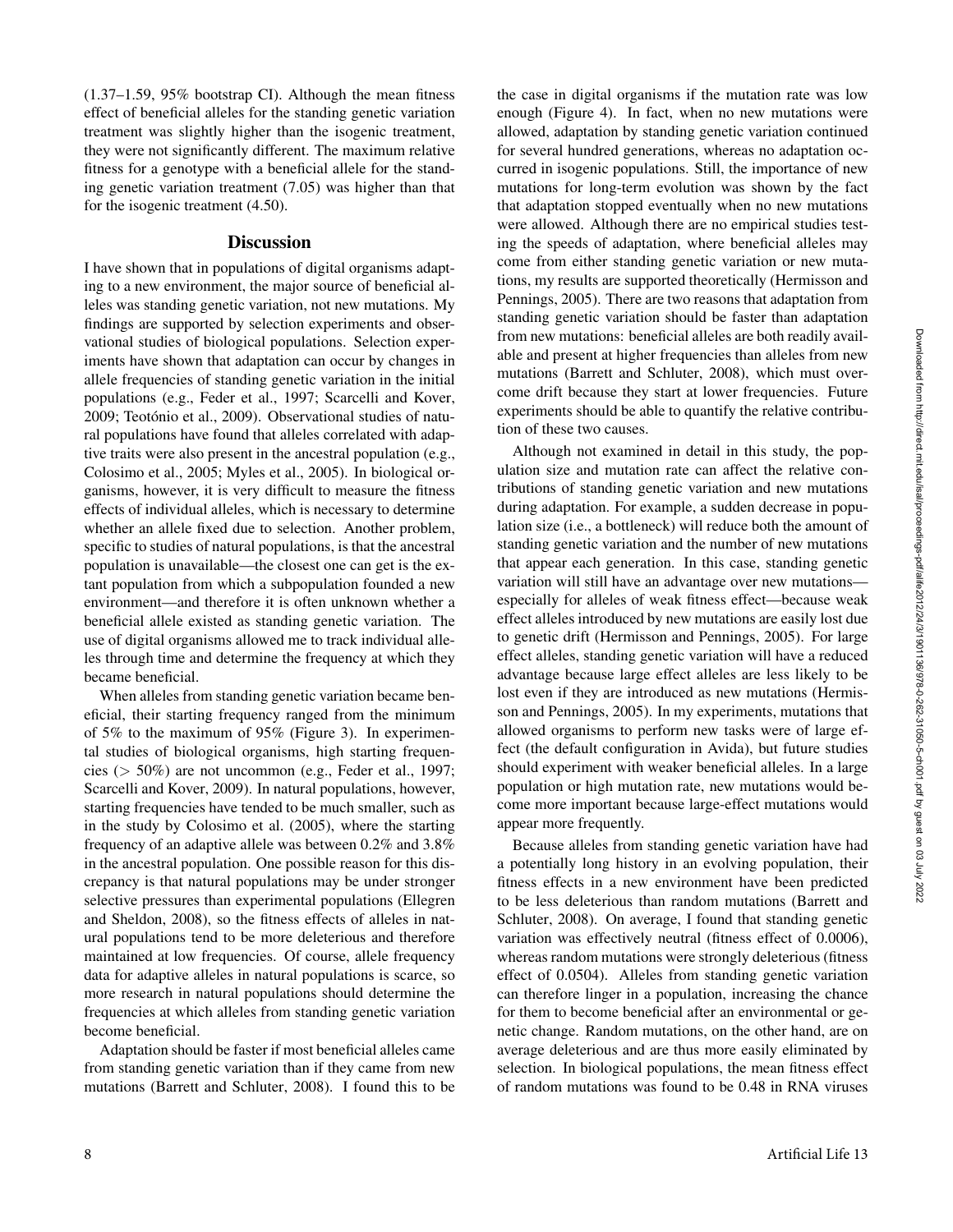(Sanjuán et al., 2004), 0.12 in C. elegans (Vassilieva et al., 2000), and 0.22 in yeast (Zeyl and DeVisser, 2001). There are no measurements of the fitness effects of alleles from standing genetic variation in a biological population in a new environment.

For strongly beneficial mutations (i.e., fitness effect  $> 1\%$ ), I found that random mutations were more likely to be beneficial than alleles from standing genetic variation in the new environment (Table 1). It may thus seem counterintuitive that most beneficial alleles during adaptation came from standing genetic variation. I hypothesize that it was the combination of many alleles from standing genetic variation that provided the benefits, and together these epistatically related alleles rose to fixation. Adaptation that requires many alleles working together is known as 'polygenic adaptation' (Pritchard and Di Rienzo, 2010), although fixation of alleles is not always necessary. In fact, Pritchard and Di Rienzo (2010) hypothesize that if adaptation occurs from standing genetic variation, polygenic adaptation is likely.

In summary, this study has shown the importance of standing genetic variation in populations of digital organisms adapting to a new environment. That is, (1) most beneficial alleles came from standing genetic variation rather than from new mutations, (2) populations that started with standing genetic variation adapted faster than populations that started with identical genotypes, and (3) the fitness effects of alleles from standing genetic variation were less harmful than new mutations. Because digital organisms evolve by the same processes of natural selection and genetic drift that biological populations also experience, I suspect that the above points are also true for biological populations. A hypothesis that arose from this study was that standing genetic variation together with recombination may give rise to combinations of alleles that together are beneficial. Future work should test whether this additional advantage is true, thereby highlighting the importance of sexual recombination and standing genetic variation in evolving populations.

### Acknowledgments

I thank B. L. Williams for his guidance during the development of this study, C. Ofria and L. Harmon for their review of the manuscript, the members of the MSU Digital Evolution Laboratory for discussion, and four anonymous reviewers that helped improve the quality of this study. This material is based in part upon work supported by the National Science Foundation under Cooperative Agreement No. DBI-0939454. Any opinions, findings, and conclusions or recommendations expressed in this material are those of the author and do not necessarily reflect the views of the National Science Foundation.

### References

- Barrett, R. D. H. and Schluter, D. (2008). Adaptation from standing genetic variation. *Trends Ecol. Evol.*, 23:38– 44.
- Colosimo, P. F., Hosemann, K. E., Balabhadra, S., Villarreal Jr., G., Dickson, M., Grimwood, J., Schmutz, J., Myers, R. M., Schluter, D., and Kingsley, D. M. (2005). Widespread parallel evolution in sticklebacks by repeated fixation of ectodysplasin alleles. *Science*, 307:1928–1933.
- Elena, S. F. and Sanjuán, R. (2008). The effect of genetic robustness on evolvability in digital organisms. *BMC Evol. Biol.*, 8:284.
- Ellegren, H. and Sheldon, B. C. (2008). Genetic basis of fitness differences in natural populations. *Nature*, 452:169–175.
- Feder, J. L., Roethele, J. B., Wlazlo, B., and Berlocher, S. H. (1997). Selective maintenance of allozygme differences among sympatric host races of the apple maggot fly. *Proc. Natl. Acad. Sci. USA*, 94:11417–11421.
- Gibson, G. and Dworkin, I. (2004). Uncovering cryptic genetic variation. *Nature Rev. Genet.*, 4:681–690.
- Gillespie, J. H. (2004). *Population genetics: a concise guide*. Johns Hopkins University Press, Baltimore, MD.
- Hartl, D. L. and Clark, A. G. (1997). *Principles of population genetics*. Sinauer Associaties, Inc., Sunderland, MA.
- Hermisson, J. and Pennings, P. S. (2005). Soft sweeps: molecular population genetics of adaptation from standing genetic variation. *Genetics*, 169:2335–2352.
- Lenski, R. E., Ofria, C., Collier, T. C., and Adami, C. (1999). Genome complexity, robustness, and genetic interactions in digital organisms. *Nature*, 400:661–664.
- Misevic, D., Ofria, C., and Lenski, R. E. (2006). Sexual reproduction reshapes the genetic architecture of digital organisms. *Proc. R. Soc. B*, 273:457–464.
- Myles, S., Bouzekri, N., Haverfield, E., Cherkaoui, M., Dugoujon, J.-M., and Ward, R. (2005). Genetic evidence in support of a shared eurasian-north african dairying origin. *Hum. Genet.*, 117:34–42.
- Ofria, C. and Wilke, C. O. (2004). Avida: a software platform for research in computational evolutionary biology. *Artif. Life*, 10:191–229.
- Pritchard, J. K. and Di Rienzo, A. (2010). Adaptation not by sweeps alone. *Nature Rev. Genet.*, 11:665–667.